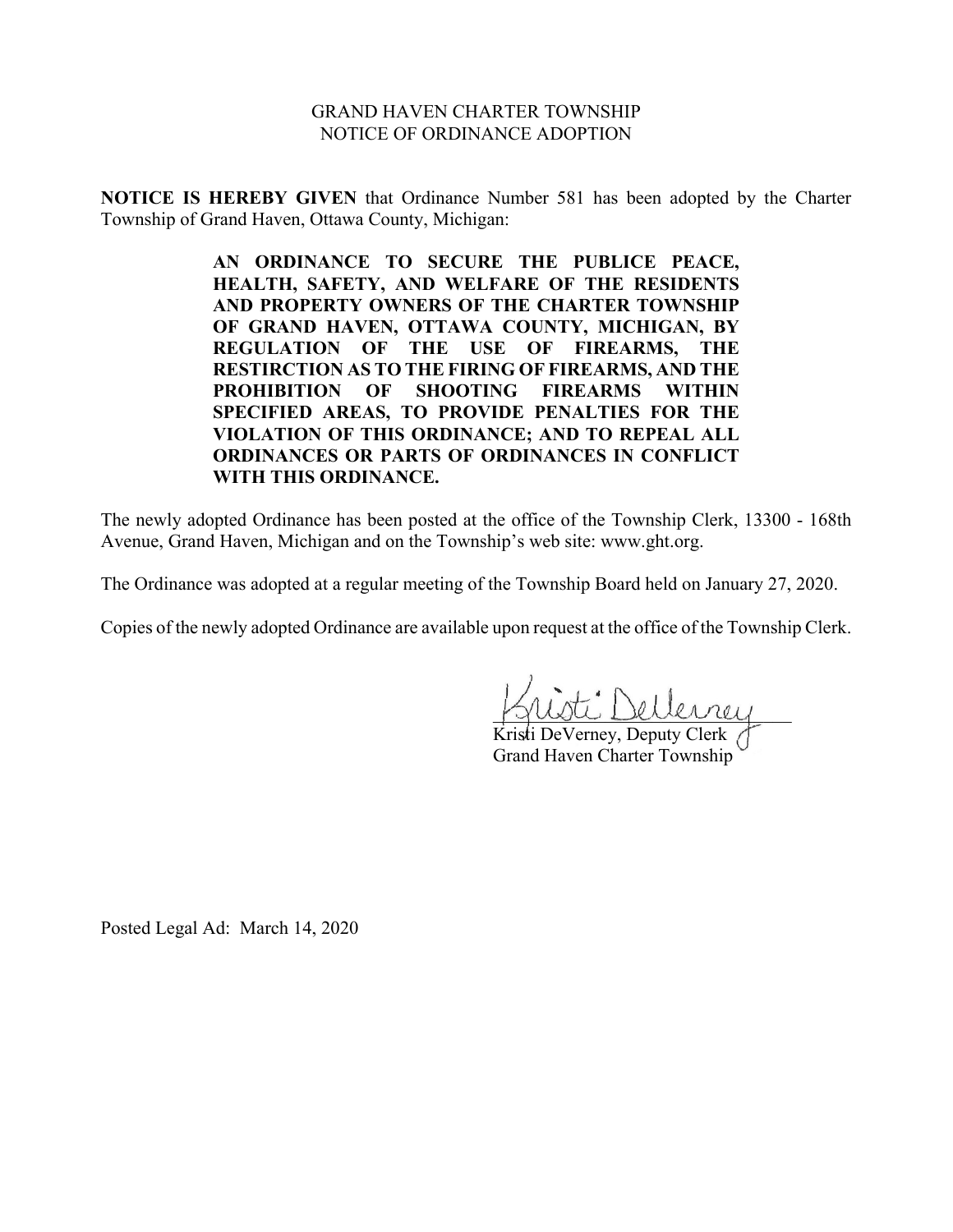### **ORDINANCE NO. 581**

## **RESTATED FIREARMS ORDINANCE CHARTER TOWNSHIP OF GRAND HAVEN, MICHIGAN**

An Ordinance to secure the public peace, health, safety, and welfare of the residents and property owners of the Charter Township of Grand Haven, Ottawa County, Michigan, by regulation of the use of firearms, the restriction as to the firing of firearms, and the prohibition of shooting firearms within specified areas; to provide penalties for the violation of this Ordinance; and to repeal all ordinances or parts of ordinances in conflict with this Ordinance.

THE CHARTER TOWNSHIP OF GRAND HAVEN, OTTAWA COUNTY, MICHIGAN, ORDAINS:

### **Sec. 1 PURPOSE**

The purpose of this Ordinance is to secure and maintain the public peace, health, safety, and welfare of the residents and property owners of the Township, by the regulation of the use of firearms within the Township and the approval of firearm ranges. This Ordinance is not intended to regulate hunting or to conflict with the exclusive control of hunting activities by the State of Michigan.

### **Sec. 2 TITLE**

This Ordinance shall be known and cited as the Charter Township of Grand Haven Firearms Ordinance, and it is intended to completely restate and replace the Charter Township of Grand Haven Firearms Ordinance, Ordinance No. 356, as amended.

## **Sec. 3 FIREARM DEFINITION**

The word "firearm," as used in this Ordinance, shall mean any weapon or device from which is propelled any missile, projectile, bullet, shot, or other mass by means of explosives, or any device which simulates the propulsion of any missile, bullet, shot, or other mass but instead fires blanks or other items not intended to inflict damage on people or animals (*e.g. paint cartridges*).

## **Sec. 4 REGULATION OF USE OF FIREARMS**

No person shall, from and after the effective date of this Ordinance, discharge any firearm within the Township, except under the following circumstances.

- 1. Authorized officers of the law are permitted to discharge their firearms in the performance of their duties.
- 2. A person may discharge a firearm for the protection of life and/or property, to the extent otherwise allowed by law.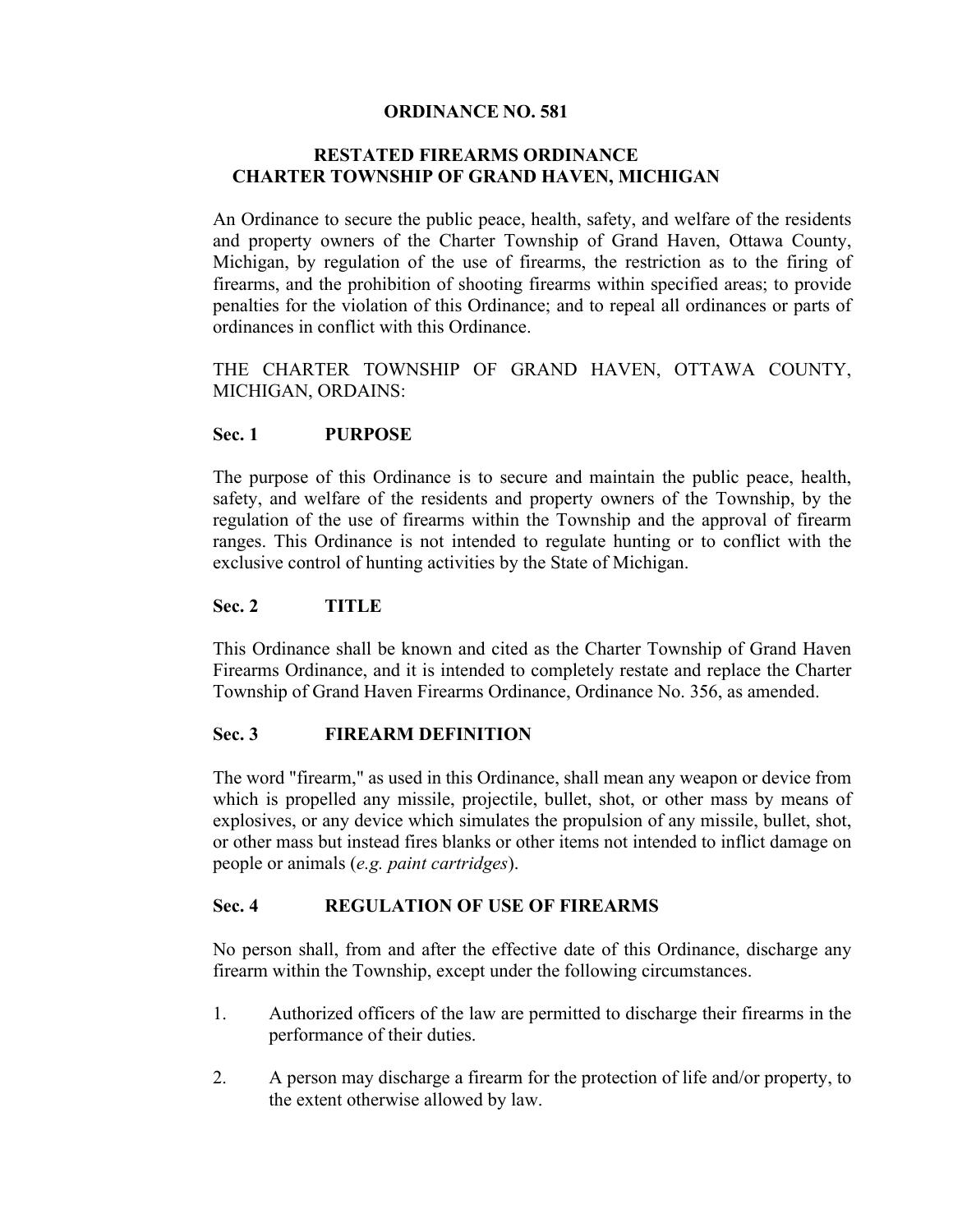- 3. A person may discharge a firearm for target practice purposes, in a safe manner, upon any sport shooting range in existence prior to December 26, 1989 that is operating in accordance with applicable laws and ordinances; which specifically includes, but is not limited to, the North Ottawa Rod and Gun Club.
- 4. A person may discharge a firearm in connection with otherwise lawful hunting activities allowed by the State of Michigan.
- 5. A person may discharge a firearm (between the hours of 8:00 a.m. and the earliest of sunset or 8:30 p.m.) on any parcel of land with a lot area, as defined by the Township Zoning Ordinance, of ten acres or larger which is located in any area zoned Agricultural, Rural Preserve, or Rural Residential as defined by the Township Zoning Ordinance.
- 6. A person may discharge a firearm that discharges only paint cartridges if allowed by the Township's Zoning Ordinance and if the firearm does not simulate the noise of a firearm discharging any missile, bullet, shot, or other mass intended to inflict damage on people or animals.
- 7. A person may discharge a starter's pistol, firing a blank round only, to initiate the start of an athletic contest sanctioned by an athletic association or organization governing school, amateur, semi-professional, or professional athletic events.

## **Sec. 5 DISCHARGE RESTRICTIONS; ROADWAYS**

From and after the effective date of this Ordinance, it shall be unlawful to discharge any firearms, upon or across any public road or highway, within the Township.

## **Sec. 6 AGE RESTRICTION**

Except as may be permitted by the Hunting Regulations of the State of Michigan, it shall be unlawful for any person under the age of 17 years to discharge a firearm unless under the direct supervision and control of and accompanied by a parent, legal guardian, or adult person authorized by the parent or legal guardian, to have direct supervision of the person under the age of 17 years. Further, it shall be the responsibility of every parent, legal guardian, or other person having the physical custody or charge of any minor under the age of 17 years to control the minor and prevent the minor from violating or attempting to violate any provisions of this Ordinance.

# **Sec. 7 ADMINISTRATIVE LIABILITY**

No officer, agent, or employee of the Township shall be personally liable for any damage that may occur to any person as a result of any act required or permitted in the discharge of duties in the enforcement of this Ordinance.